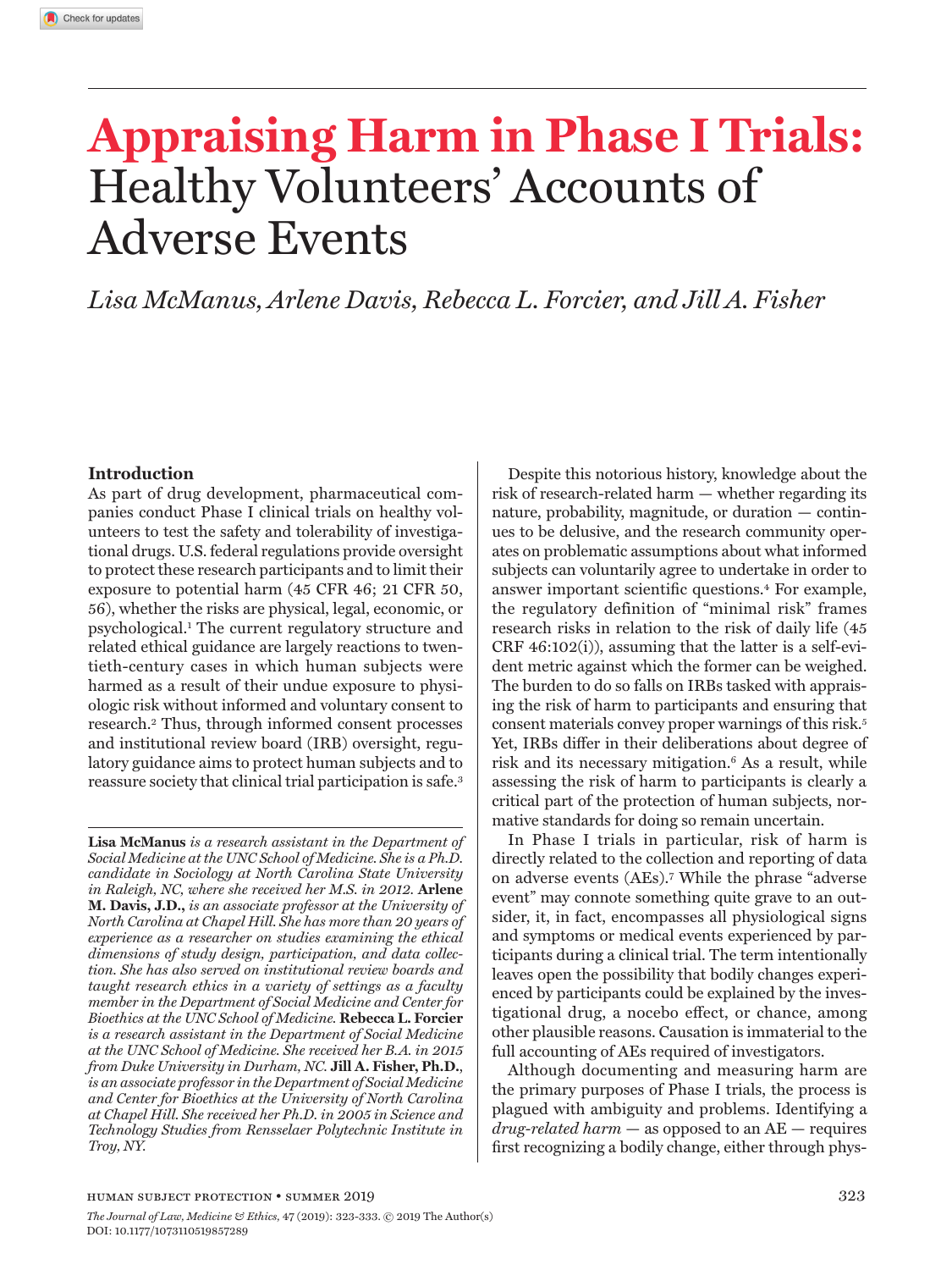iological markers or participants' self-report. Then, only after the conclusion of the clinical trial, investigators and the pharmaceutical company sponsoring the trial adjudicate which AEs were likely caused by the investigational drug and can therefore be classified as "side effects." The remainder of the bodily changes experienced by trial participants are discounted as unrelated to the drug. Discounting them often translates into their disappearance from the reported trial results, though not necessarily from the view of any participant. While there are cogent scientific reasons to disambiguate Phase I trial participants' signs, symptoms, and medical events from their causes in this way,<sup>8</sup> the retrospective sorting of AEs by presumed causation makes attribution of harm nearly impossible *during* the trials. Importantly, this leaves space for participants to develop their own narratives surrounding *if* and *why* they have experienced harm as a result of their participation.

harms. Still, these published cases of AEs in Phase I trials provide little insight into how healthy volunteers themselves perceive the significance of these harms.

Most healthy volunteers enroll in Phase I trials despite the risk of harm in order to receive the financial compensation.12 Because participants are normally required to consent to a confinement period in a residential research clinic for some portion of, if not the entire, clinical trial,13 these studies typically pay \$100-300 per day.14 Indeed, some lengthy studies even offer several thousand dollars.15 Because the level of compensation for Phase I trials is strikingly high compared to later-phase trials, scholars have voiced concern that it acts as an undue inducement that leads participants to accept risks they would otherwise say were unacceptable16 as well as to encourage them to enroll serially in these trials.17 With AEs as common occurrences in Phase I trials, however, it is important to examine how healthy volunteers might interpret

Drawing upon qualitative research, we analyze how characterizations of harm are narrated by healthy volunteers themselves. By focusing on participants' stories of AEs that occur to them or others during clinical trials, we describe how they make sense of those experiences of potential harm. We find, with little exception, that participants minimize, deny, or re-attribute the cause of AEs. To explain this phenomenon, we illustrate how participants' interpretations of AEs may be shaped both by the clinical trial environment and their economic motivation to enroll.

Extant research on Phase I trial risks typically reports on AEs because they are readily available and quantifiable. This approach tends to ignore the ambiguity surrounding harm that is embedded in the trial process. Meta-analyses of Phase I healthy volunteer trials indicate they are relatively safe, but AEs are very common.9 One such study found that 65% of participants had at least one per trial, with most of these AEs characterized as minor and temporary, such as headaches and gastrointestinal (GI) changes.10 However, further gradation of AEs is often absent in these meta-analyses, thus leaving the magnitude (intensity) or duration of the headache or GI distress unmeasured in terms of its "daily life" comparator. Moreover, although it is rare, healthy volunteers have also died or suffered serious injuries as a result of their participation.11 Thus, AEs exist along a spectrum that includes the ambiguous category of "everyday risks" described in the statutory minimal risk definition, an uncertain area of more severe experiences, and also catastrophic

the bodily changes they experience, particularly in terms of harm.

Drawing upon qualitative research, we analyze how characterizations of harm are narrated by healthy volunteers themselves. By focusing on participants' stories of AEs that occur to them or others during clinical trials, we describe how they make sense of those experiences of potential harm. We find, with little exception, that participants minimize, deny, or re-attribute the cause of AEs. To explain this phenomenon, we illustrate how participants' interpretations of AEs may be shaped both by the clinical trial environment and their economic motivation to enroll. While these narratives are emblematic of the larger ambiguity surrounding harm in the clinical trial process, we argue that these interpretations maintain the narrative of the safety of clinical trials and the ethics of testing investigational drugs on healthy people. Participants' denial of harm is not only a self-serving narrative that allows them to continue to enroll in clinical trials, but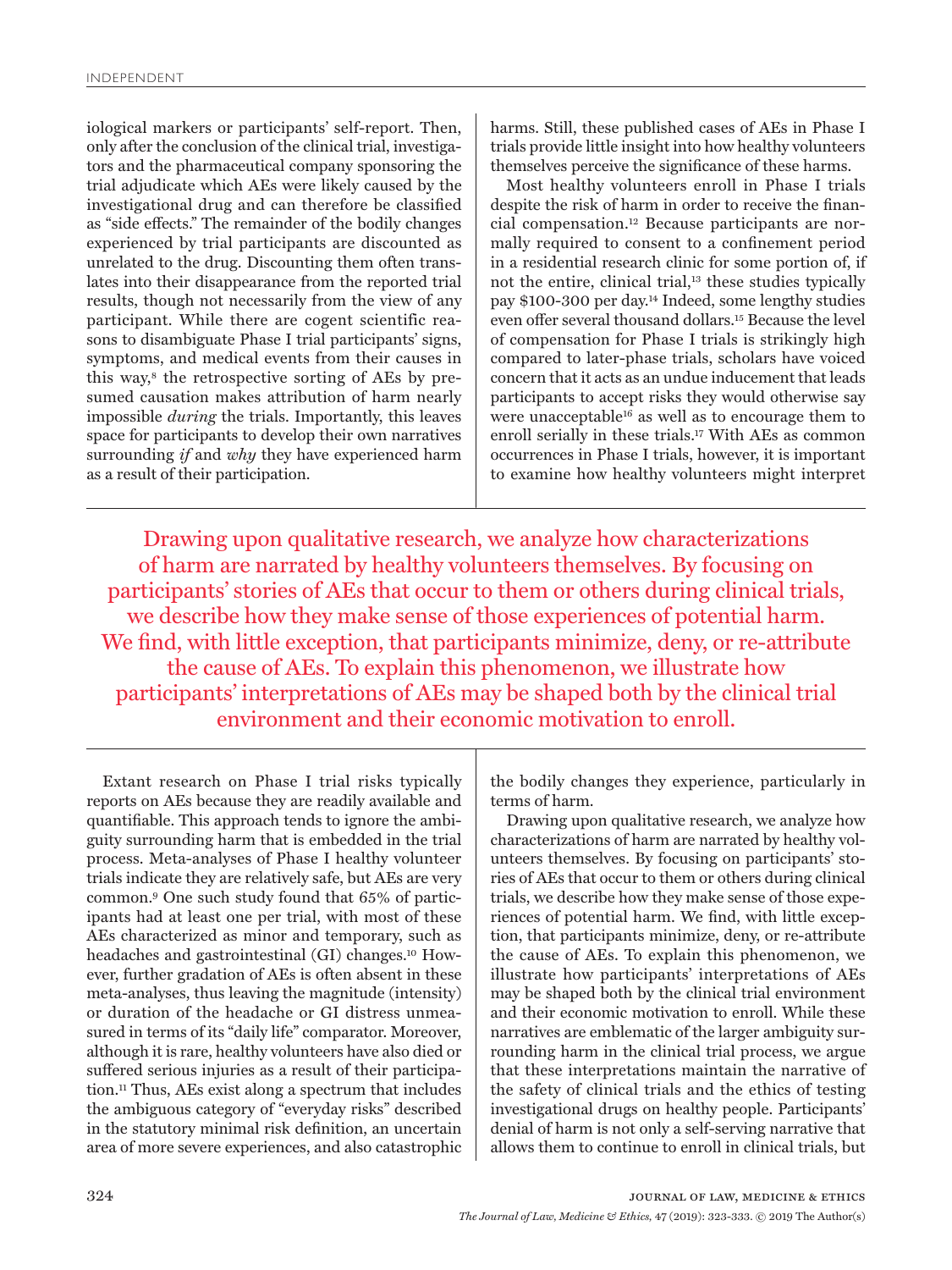ultimately, it also buttresses the research enterprise by maintaining a pool of willing participants to enroll in Phase I trials.

## **Methods**

This article draws upon interviews from a single-wave of data collection from a longitudinal study on healthy volunteers' experiences in Phase I trials, which has been described in more detail elsewhere.18 The goal of the longitudinal study was to assess how healthy volunteers' perceptions of, decisions about, and behaviors surrounding clinical trial participation change over time. To this end, between May and December 2013, our research team recruited and enrolled English- and Spanish-speaking healthy volunteers from seven U.S. research clinics while they were participating in various Phase I trials. Our team was not affiliated with any of these clinics, each of which gave permission to recruit participants but otherwise had no involvement in the design or execution of our study. Following inperson recruitment and enrollment, subsequent study activities occurred remotely by telephone or online. Our study was reviewed and approved by the Biomedical Institutional Review Board at the University of North Carolina at Chapel Hill.

The data we use in this article come from semistructured interviews that were conducted in 2014 with participants one year after their enrollment in our study. This included 131 participants, comprising 90% of those with whom we attempted follow-up. We chose these study data because this wave of interviews included the most relevant questions for our analysis. Specifically, participants were asked to reflect on their or others' experiences of AEs, their perception of the frequency of AEs in Phase I trials, and their beliefs about why these AEs occur. Each interview was conducted by phone, recorded with permission, then transcribed by an independent company. Transcripts were verified and corrected for accuracy by a member of the research team. Using Dedoose qualitative analysis software, two team members coded each transcript to ensure completeness of code applications. Data analyzed for this article include all transcript excerpts coded as "Adverse Events/Side Effects." This code was applied when participants spoke about their or others' AE experiences, including any of their remarks on the subject that were not specifically prompted by our interview guide.

The demographic characteristics of our sample are detailed in Table 1. The majority of our participants were men (75.6%) and racial or ethnic minorities (65.6%), which is common of U.S. healthy volunteers more generally.19 Participants were predominantly over 30 years of age (81%). Only roughly one-third

# Table 1 **Demographics of Study Participants (N = 131)**

|                                    | $\mathbf n$    | %     |
|------------------------------------|----------------|-------|
| Women                              | 32             | 24.4% |
| Men                                | 99             | 75.6% |
| <b>Race/Ethnicity</b>              |                |       |
| Non-Hispanic white                 | 45             | 34.4% |
| <b>Black</b>                       | 51             | 38.9% |
| American Indian                    | $\overline{2}$ | 1.5%  |
| Asian                              | ı              | 0.8%  |
| Native Hawaiian / Pacific Islander | 2              | 1.5%  |
| More than one race                 | 10             | 7.6%  |
| $\mathsf{Hispanic}^*$              | 29             | 22.1% |
| Age                                |                |       |
| $18-29$                            | 25             | 19.1% |
| 30-39                              | 47             | 35.9% |
| 40-49                              | 39             | 29.8% |
| $50+$                              | 20             | 15.3% |
| <b>Employment Status</b>           |                |       |
| Employed full-time                 | 47             | 35.9% |
| Employed part-time                 | 22             | 16.8% |
| Not employed                       | 28             | 21.4% |
| Retired                            | ı              | 0.8%  |
| Self-employed                      | 33             | 25.2% |
| <b>Household Income</b>            |                |       |
| Less than \$10,000                 | 15             | 11.5% |
| \$10,000 to \$24,999               | 37             | 28.2% |
| \$25,000 to \$49,999               | 58             | 44.3% |
| \$50,000 to \$74,999               | П              | 8.4%  |
| \$75,000 to \$99,999               | 4              | 3.1%  |
| \$100,000 or more                  | 6              | 4.6%  |
| <b>Clinical Trial History</b>      |                |       |
| I study                            | 20             | 15.3% |
| 2-4 studies                        | 26             | 19.8% |
| 5-10 studies                       | 36             | 27.5% |
| II-204 studies                     | 49             | 37.4% |

\* The category Hispanic includes all racial groups. Our sample included Hispanic participants who identified as white, black, American Indian, Native Hawaiian, and more than one race.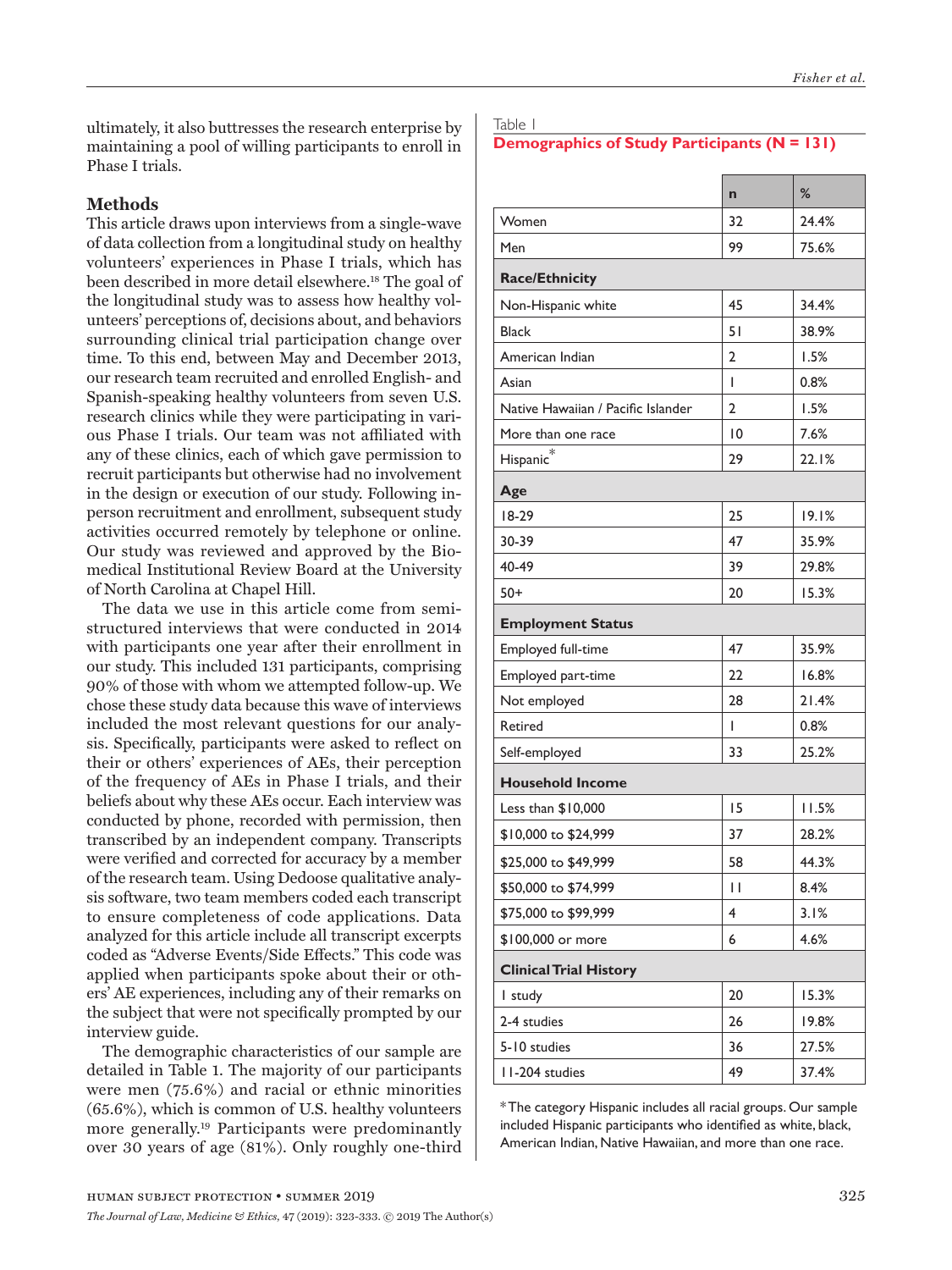(35.9%) of our sample were employed full-time. The remaining participants were employed part-time (16.8%), self-employed (25.2%), and unemployed or retired (22.1%). Most (84%) claimed an annual household income of less than \$50,000, and few (4.6%) reported incomes exceeding \$100,000 annually. In addition, our sample varied in terms of Phase I trial participation: 15.3% had participated in only one study, 19.8% had participated in 2 to 4 studies, 27.5% had participated in 5 to 10 studies, and 37.4% had participated in more than 10 studies. We use pseudonyms below to protect the confidentiality of our participants.

## **Healthy Volunteers' Interpretations of AEs**

Given the high prevalence of adverse events in Phase I trials,20 it should be no surprise that many participants in our study personally experienced or witnessed AEs over the course of enrolling in trials. In what follows, we refer to these bodily changes as AEs, even though participants themselves might use a variety of terms, such as side effects or symptoms, to describe their experience. Overall, our participants' exposure to AEs varied with their clinical trial history, including the number and type of trials in which they had enrolled. Regardless of the extent of their experiences with AEs, we found that they almost always minimized, denied, or re-attributed the cause of the AE, thereby rejecting any notion that a drug-related harm occurred. This was true both for AEs they personally experienced and those they observed in others. We demonstrate that participants' tendency to delink their experience of AEs from conceptualizations of harm results from the structure of Phase I trials and participants' economic need to enroll in clinical trials. As we will show, this narrative process can be seen in participants' portrayal of AEs (1) as insignificant discomforts, (2) as imagined or fabricated bodily changes, or (3) as distressing symptoms unconnected to the study drug. In addition, we present an example of one of the rare participants who perceived the AEs they had experienced as a form of drug-related harm. Together, these findings suggest that participants' constructions of Phase I trials as safe are critical for their ongoing involvement in the research enterprise.

### *AEs as Insignificant*

Most participants referred to their experiences of having AEs during Phase I trials by framing them as insignificant or not concerning. Rather than perceiving any bodily changes as a sign of being harmed by the trial, they instead minimized these AEs by comparing them to other possible complications or problems that could have occurred and that they considered more harmful. While this view of AEs is experiential, we illustrate

that it is also structural, particularly influenced by the informed consent process, the confinement period required for most studies, and the regular monitoring of healthy volunteers. Participants referred to each of these elements as they dismissed the possibility that their experience of an AE was evidence of being harmed in a study.

Many participants compared their AEs to more significant outcomes that could have occurred, often basing their comparison on the risk information communicated during the informed consent process. Consent forms, of course, describe "any reasonably foreseeable risks or discomforts" that may occur as a result of participation (21 CFR 50.25(a)(2)). Study risks typically vary in severity, with consent forms listing minimal to serious problems that could develop during a clinical trial. This structure of conveying the possibility of harm becomes a touchstone for participants to minimize their AEs. For example, when responding to a question about her personal experiences with AEs, Alison, a white woman who joined a clinical trial to help raise funds for her college tuition, said,

Well, I only did the one [study], and I really didn't-, I didn't have much of side effects. I ran a fever like once or twice maybe, but I didn't have any of the extreme side effects that were possible, and so that made me feel more comfortable too, because I went through it so smoothly.

Despite experiencing fevers during the trial, Alison felt reassured about her participation because she contrasted these to the side effects the consent form categorized as more harmful. In a similar vein, Justin, a white man who used clinical trials as a needed supplement to the income he got from his part-time job, reflected on the AEs he had experienced:

I've never been like, "Oh, my gosh. What's this?" … They [the AEs] would just seem like, you know, they've been explained beforehand that they could happen, and they happened. I was like, "Okay, I have one." It was pretty well explained what to expect, so it wasn't anything alarming.

Alison's and Justin's viewpoints indicate that although reading the broad range of potential side effects could cause participants to worry more about participation risks, it may also result in them feeling safer when actually experiencing what were considered relatively minor AEs about which they have been warned.

Beyond comparing their AEs to potential side effects enumerated in the consent forms, some par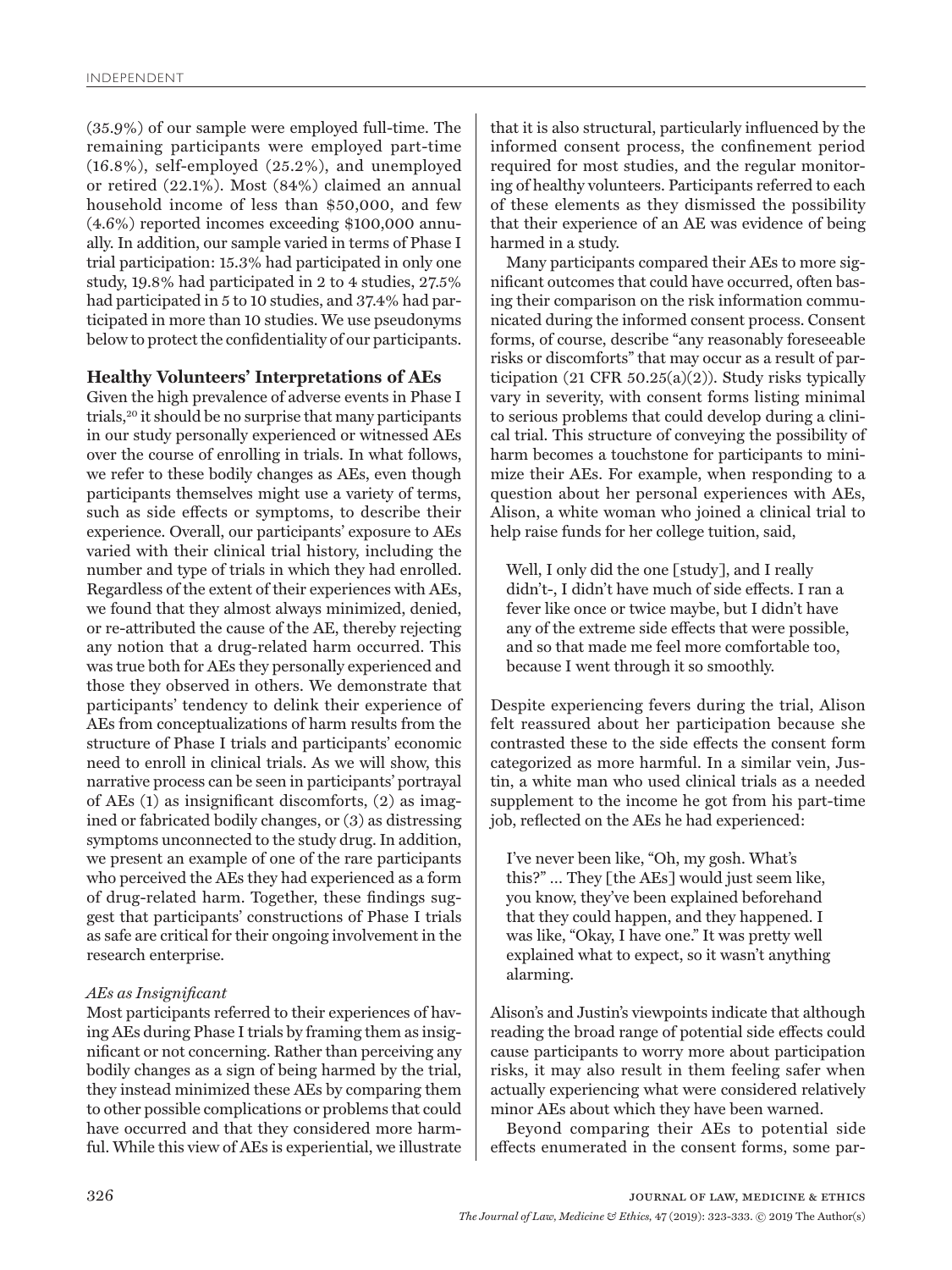ticipants framed their own bodily changes as insignificant compared to more alarming AEs experienced by fellow participants. The confinement during Phase I trials creates a structure in which healthy volunteers might witness AEs that occur to other participants in their study or different trials being conducted concurrently. Elena, an unemployed Hispanic woman, described a study in which she experienced flashes in her vision, which she referred to as "lightning." Even so, she brushed off the AE by comparing herself to other participants: "I think I've done good, compared to-, I've seen people constantly vomiting or with diarrhea or [saying], 'Oh my goodness, I just want to sleep.' And yeah, you see a lot of things." Whether Elena's symptom was truly less concerning than others' is debatable, but she positioned it as less harmful than vomiting or diarrhea on the spectrum of potential AEs. This type of comparison is possible only by having the opportunity to observe others' AEs during confinement.

Participants also downplayed the significance of harm by appealing to the attentiveness of researchers in ensuring participants' safety. Rachel, an unemployed black woman, said:

But as you get going to the studies, you see how educated everyone is about the study, as far as the staff, how professional they are, how they monitor everything, so then that makes you more comfortable knowing that they do know what they're doing. … I've only had one [AE] experience, and that was like a really bad headache … and basically they monitored me, took my blood pressure every so often, put me in a quiet, dark room … and they checked on me.

In addition to the care participants receive during a trial, the research staff evaluate participants to confirm that all AEs have resolved before they are discharged from the study. This check on healthy volunteers' return to overall good health after each trial provided many participants with assurance that AEs were neither significant nor harmful. Paolo, an unemployed Hispanic serial participant, held this view even though a recent trial in which he had to take naltrexone, an opiate antagonist, made his "mind split in two," a feeling he described as "very, very, very, very uncomfortable." Dismissing the possibility of being harmed, Paolo asserted,

Like, nothing happens to us, and we're still healthy [after doing studies]. These [participants] are guys that still go running; they look healthy… I mean, we wouldn't be getting

inside [the studies] if our cholesterol wasn't in good level, if our blood cells-. Our white blood cells, red blood cells, everything has to be within a certain shape because we're not doing a sick volunteer [study], we're doing a healthy volunteer [study], so obviously if we're in there, our bodies are still good.

This minimization of harm is strongly tied to serial clinical trial participation. Paolo relied fully on compensation from trials to earn his income, so he was likely to screen for a new clinical trial in fairly short order after finishing one. The fact that he had been participating in studies for over a decade and completed an estimated 26 trials was due to the financial compensation, but it also became the basis for his belief that he had not been harmed. Thus, his definition of harm rested on his own continued ability to qualify as a healthy volunteer, which he could do despite the AEs he had during his trial history.

Other times participant viewed AEs as insignificant because their bodily changes were not altogether unpleasant. This was the case in one clinical trial for AJ, a black man who participated in studies full-time. Brushing off his experiences when asked about AEs, AJ instead described them in a positive light when narrating the vivid dreams he had experienced:

It was crazy because … the dreams felt like, as if you're awake right now and walking around and stuff like that. It felt like that, like I was awake and then I couldn't decipher what was, if I was up [and awake], and I'm like, "Whoa, this is kind of weird." It was, it was crazy … I was like, "Wow." I couldn't wait to go to sleep. [laughs]

By viewing these dreams as an enjoyable experience, AJ not only discounted the potential harm associated with that symptom, but he also recast it as a benefit of participating in that particular trial. Other participants might not have gone quite as far as AJ, but they too saw particular AEs as anything but harmful. For instance, Oscar, a Hispanic participant, laughed about how a clinical trial gave him a "subtle sense of euphoria" that transformed him for several hours from his usual grouchy, "goblin" disposition to feeling happy. A friend even commented to Oscar that he had not "said anything remotely sarcastic with a cynical undertone" during their entire conversation following the dose of the study drug. With these AEs in particular, it is understandable why AJ and Oscar might not perceive any harm having occurred to them from the trials.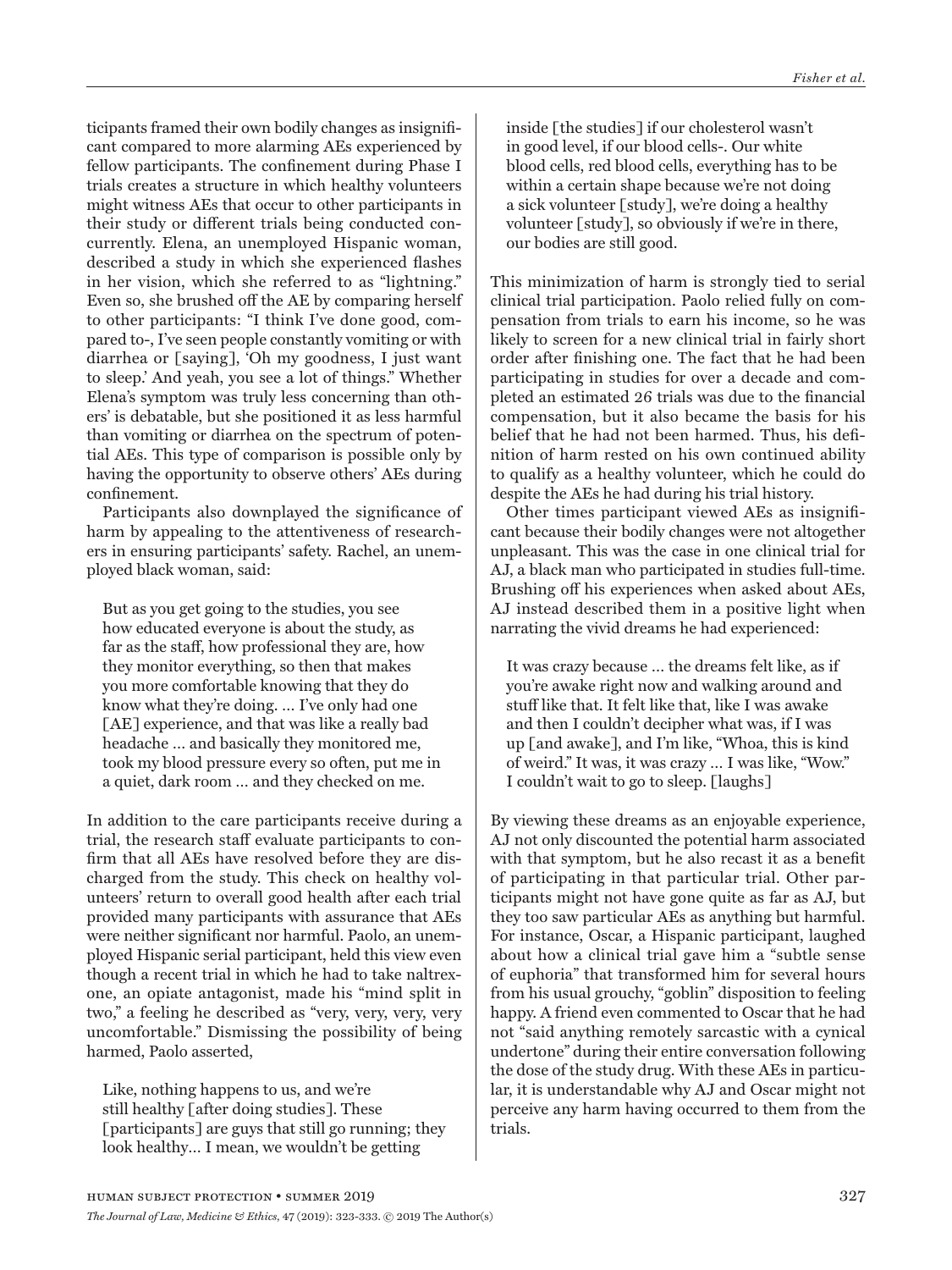#### *AEs as Imagined or Fabricated*

In participants' discussions of having evaded harm in Phase I trials is evidence that some AEs were experienced but not acknowledged as real. In these instances, participants doubted the authenticity of the bodily change, believing instead that the symptoms might be imagined, psychosomatic, or even complete fabrications invented by other participants. Supporting participants' skepticism of any bodily changes is the lack of feedback about AEs from research staff, who neither confirm nor deny the legitimacy of participants' reports of symptoms. As this section reveals, participants' interpretation of AEs as specious illustrates the degree of ambiguity surrounding the possibility that harm might have occurred during a clinical trial.

When participants were uncertain about the credibility of their own assessments of bodily changes, some believed that an AE was simply imagined. For example, Lindsay, a white woman struggling to make ends meet despite her full-time job in a fast-food restaurant, disputed her own experience of AEs when asked how common it was for her to have side effects during studies:

Common. Mostly just nausea or being lightheaded or, yeah. And I think it's because I overthink it and just like waiting for the effects to happen, and then I'm just like, "Oh, I think this is an effect. Something is happening to me."

Rather than assuming her symptoms were real, Lindsay instead questioned them, framing them as figments of her imagination that resulted from her expectation that she would experience them. The confinement structure of the trial seemed to add to Lindsay's impression. Because she had to stay in the clinic, she was much more conscious of the fact that she had taken an investigational drug — and thus entered a state of waiting for effects — than if she were outside of the clinic going about her more typical routine.

Bruce, a white self-employed man who had a long history of participating in biomedical and other research studies, took a step further the view that AEs are spurious. His theory imputed that AEs are largely psychosomatic, which means that they are real experiences generated not by the study but the participant's mind. Harnessing this conceptualization of AEs to his advantage, Bruce declared,

I always envision myself as getting the placebo; therefore, I never suffer the side effects that other people have, all of these tragic things. And usually they're the ones that are on the placebo,

so I don't get it, but whatever. [chuckles] I mean, it's all psychosomatic.

The notion that feelings of discomfort are imagined or self-induced often cannot be confirmed or contradicted by objective measures. Many AEs do not have physiological markers, so there is no test that can determine if they are imagined or real. Moreover, if AEs are truly psychosomatic, then medical instruments or procedures can register the AE, such as a thermometer confirming a fever, but the cause of the sign or symptom remains ambiguous.

Researchers explicitly recognize that AEs can be psychosomatic. As a result, most clinics prohibit healthy volunteers from sharing information about AEs with each other. The reason for this is that the knowledge that one participant has an AE can "infect" the others, creating a contagion of psychosomatic headaches, fevers, and so on. In spite of this, the confinement structure of Phase I trials encourages participants to disregard this rule because of the social interactions that naturally occur when individuals share a relatively small space for days or weeks on end.

However, what researchers do not account for is that healthy volunteers might be skeptical about other participants' accounts of AEs. This is part of a broader narrative of participants doubting the validity of others' experiences even when stories of AEs are shared directly with them. They might discredit the teller or assume the AE is fabricated. Discrediting often involves participants perceiving the person with the AE as ignoble, often coming from a different race and/ or class background and an untrustworthy reporter as a result. For example, Harry, a college-educated multiracial man with full-time employment, recalled how after an outpatient study visit, he had shared the elevator with another participant. The man, whom Harry described as old and disheveled, told Harry that he felt sick and had been in pain throughout the trial. Reflecting on this interaction, Harry dismissed the man's story:

I don't know if I believe if he really was [sick] 'cause no one else seemed like that guy. I didn't see anybody else like that, and he just seemed kinda like a hobo off the street, didn't know what was going on. I don't even know why he was talking to me.

Harry discounted the man's experiences of a potential AE by contrasting him with the other participants in the study who did not exhibit the same symptoms and by challenging the man's right even to interact with him. In the process, Harry did not have to acknowl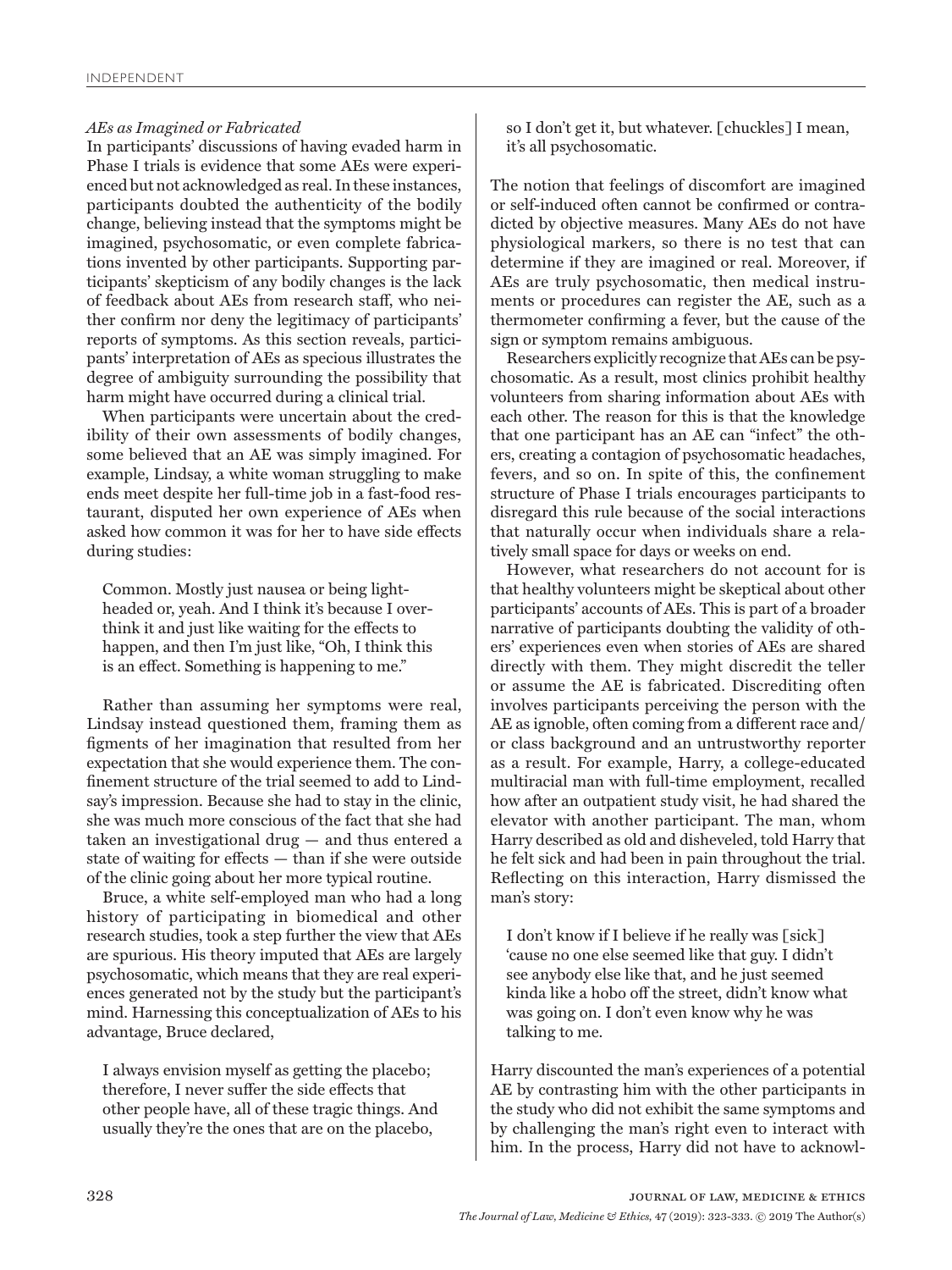edge that the study in which they were both enrolled could be harmful.

Discrediting the narratives of other participants might also be tied to the public perception of healthy volunteers as financially desperate people willing to tell outright lies to participate in clinical trials. Rather than considering their own motives for enrolling in trials to refute this view, many participants continued to believe that others are fundamentally dishonest.

tained their own sense of the overall safety of Phase I trials, justifying their decision to continue to enroll, perhaps as in Travis' case for decades.

*AEs as Distressing but Not Caused by the Study Drug* While AEs were routinely dismissed as insignificant or imaginary, there were times in which participants did acknowledge that their or others' bodily changes were real and painful. Yet, they often chose to explain

Discrediting the narratives of other participants might also be tied to the public perception of healthy volunteers as financially desperate people willing to tell outright lies to participate in clinical trials. Rather than considering their own motives for enrolling in trials to refute this view, many participants continued to believe that others are fundamentally dishonest.

When it comes to AEs specifically, many participants claimed that others' purported symptoms were mere fabrications intended to deceive the research staff. This speculation stemmed from some clinics' policies to compensate healthy volunteers for the entire clinical trial when they are withdrawn or the entire study is halted due to safety concerns.21 In this context, our participants suggested that others might exaggerate symptoms as a strategy to the leave the study early with their full payment. Travis, a black man with more than two decades of trial participation, explained,

Some people, they're like, "Oh my god! I have these headaches!" And the first thing I think of is, you know, in those cases, like, "Are these people just trying to kind of weasel out [of the study]?" Because they know that there's a policy in place where, you know, if you can't participate or they drop you for any reason, then you get full compensation if it's, you know, an AE from the drug. I think sometimes people just play that out, see how that goes just to kind of, you know, say, "Hey, listen, I don't want to be here for a whole month if I don't have to or whatever."

Travis' view of others' AEs is particularly striking because any bodily changes that would result in a participant's removal from a study could generally be considered serious harms. Yet, because of the prohibition on sharing information about AEs, researchers rarely communicate any information about other participants, which creates fertile ground for participants to deny that any harm has occurred. By instead positioning others' AEs as fabrications, participants main-

these AEs as caused by some factor other than the study drug. They instead attributed AEs to the clinic environment, the restrictions associated with the clinical trial, or other participants' deceptive practices such as lying about their medical histories or past trial participation — that made them more vulnerable to AEs. As this section illustrates, these interpretations of distressing AEs similarly function as a mechanism for participants to avoid altering their perceptions of the safety of Phase I trials.

Because of the required study confinement period, participants often perceived AEs as caused by the artificial environment to which they were subjected. For example, rather than experiencing a side effect of the study drug, they might argue that fatigue or somnolence was due to their inactivity, boredom, or change in sleeping arrangements. Similarly, the study diet provided an alternative explanation for gastrointestinal changes, even when those symptoms were common among participants. Reflecting on the only clinical trial she had done, Jennifer, an unemployed white woman, expressed ambivalence about the cause of a distressing AE she had experienced: "I don't know if that [back pain] was because of the [study] medication or if it was because the hospital beds were terrible." Because only one other person in her study had a similar AE, Jennifer added, "It's kind of debatable as to whether or not it had anything to do with the medication itself."

In some instances, there is indeed a lot of ambiguity surrounding the cause of AEs. The nearly universal prohibition on caffeine during Phase I trials is an example of a study restriction that certainly can cause participants to experience withdrawal head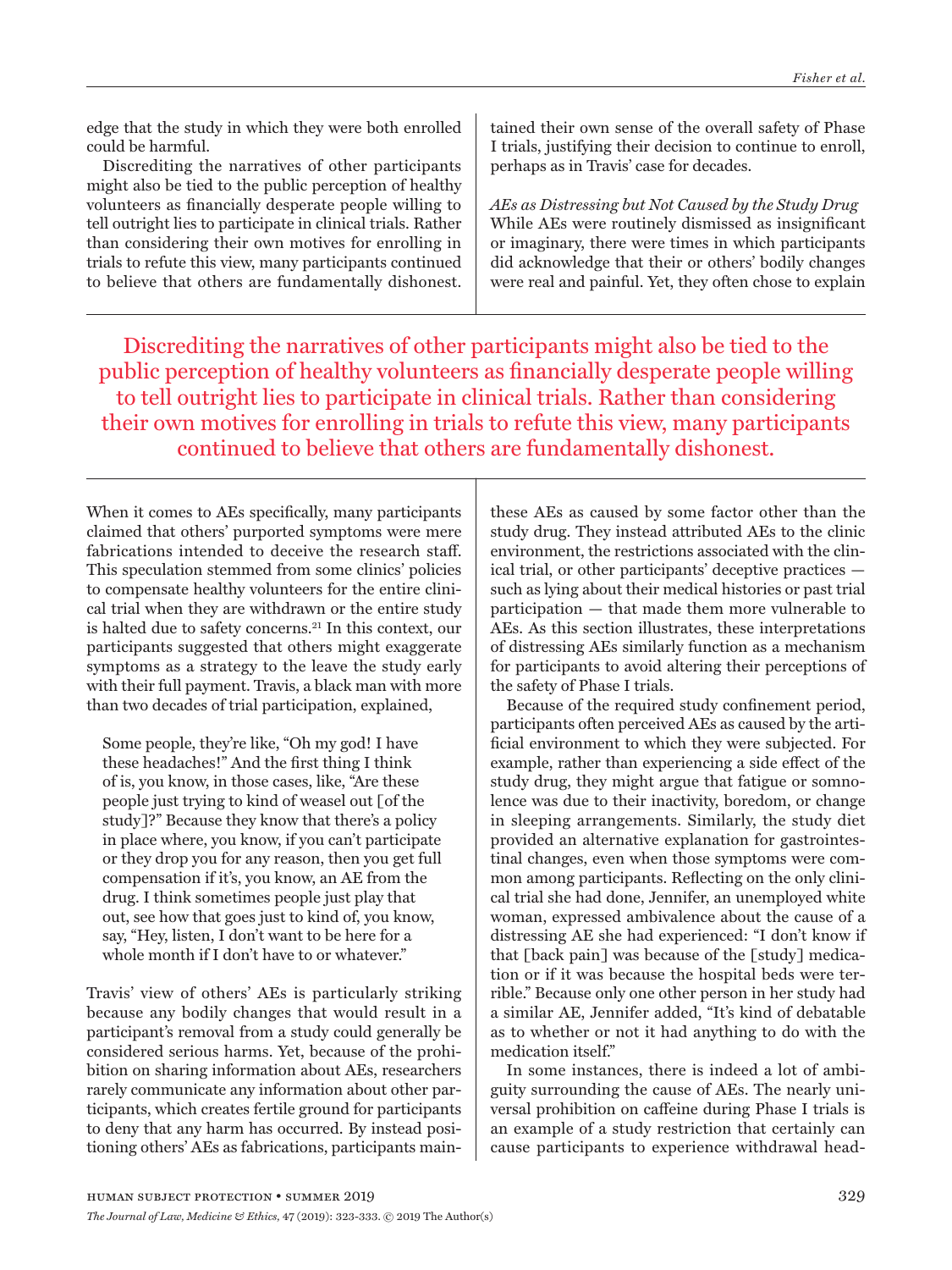aches when they are used to regular caffeine consumption. At the same time, however, headaches are regularly listed as a potential risk of the study drug. Recognizing this ambiguity becomes a way for participants to explain away drug-related harm. When asked about AEs, Steve, a white full-time study participant, responded:

It's pretty rare [for me to experience AEs], really. I get headaches in almost every study, but that tends to be more from caffeine withdrawal. And so I can't know for certain that it's from the drug, even though almost every informed consent [form] will list headaches as a potential side effect. I doubt that's why I'm getting the headaches. It's most likely the caffeine withdrawal.

Most notable about Steve's dismissal of the study drug causing his headaches is his explicit acknowledgment of the consent form detailing headaches as a potential risk of participation. As someone who relied on clinical trials for his entire income, it perhaps behooved Steve to blame the study restrictions instead of the investigational drugs for these painful AEs.

In addition to attributing their own AEs to nondrug-related factors, participants interpreted AEs experienced by other participants this way. In these cases, they were able to invent possibilities for why one participant might have experienced a more severe outcome than others. However, when they did so, they often assumed these other participants had lied in order to qualify for the trial, broke the clinic rules, or failed to observe restrictions during the study itself. As with the discounting of other participants' AEs we described above, this perspective casts other participants as dishonest and deceptive. Plus, it engages in a blame-the-victim narrative that dismisses the possibility that the participant her- or himself might also be at risk when witnessing or hearing secondhand about serious AEs. The following excerpt from Everett, an unemployed black man who had participated in trials regularly for the past 6 years, demonstrates that this narrative can be maintained even in cases of witnessing frightening AEs:

This one guy, he stopped breathing. I remember it was down in [clinic] last year. They did a code blue on this guy. He stopped breathing, and [they] took him downstairs to the emergency room … Maybe he took some [illicit] drugs, or maybe he lied when he came in, and he was taking other things and wasn't supposed to. There's a lot of people [who] do that when they doing studies. They go take supplemental things, you know, as a upper to get 'em ready for the next study. Some people go study hopping, and they do too many at one time. You know what I mean? So, if you do that, do too many at one time, you don't know what's gonna happen. Your body's not gonna be ready for it.

In this example, it is notable that Everett tried to explain the distressing AE he witnessed by offering multiple explanations for the event without ever speculating that it could be a direct result of the study drug itself. Implicit in Everett's account is his knowledge that trials have measures in place to maintain a controlled environment, permitting conjecture that breaches in these standards are responsible for AEs. This type of speculation can prevent participants from fearing the study drugs themselves, believing that following the rules alleviates the risk of harm. This perception can also attenuate feelings of concern for other participants, viewing them as responsible for, and possibly deserving of, any harm that occurs due to their deceptive practices.

Secondhand stories about harmful AEs were all the more likely to contain narratives of blameworthy individuals who lied to get into studies or who cheated thereafter. These stories could then also serve as cautionary tales to remind participants to follow trial protocols, especially when the financial compensation could prompt healthy volunteers to bend the rules as a means to maximize their earnings.22 Perhaps most indicative of participants' desire to maintain the reality that AEs can be explained by participant wrongdoings, rather than unfortunate drug reactions, was their retelling of Phase I tragedies about which they had heard from news sources. We have already noted that participants do not receive much information about AEs during trials from the research staff, but news reports, in contrast, often contain details about what might have caused AEs when participants are injured or have died. Referencing the infamous immunotherapy study that took place on healthy volunteers in London in 2006, Tammy, a self-employed white woman who used studies to help cover her bills, reported,

You know, the one [study] that really sticks in my mind was hearing about these people in England that had done a study and they all swole up and died, and the reason—they, they figured out—was because they'd gone straight from one study to another and they had drugs in their system [from the prior study] that interacted badly with the new drug they were given. And I think actually in Europe they [now] make you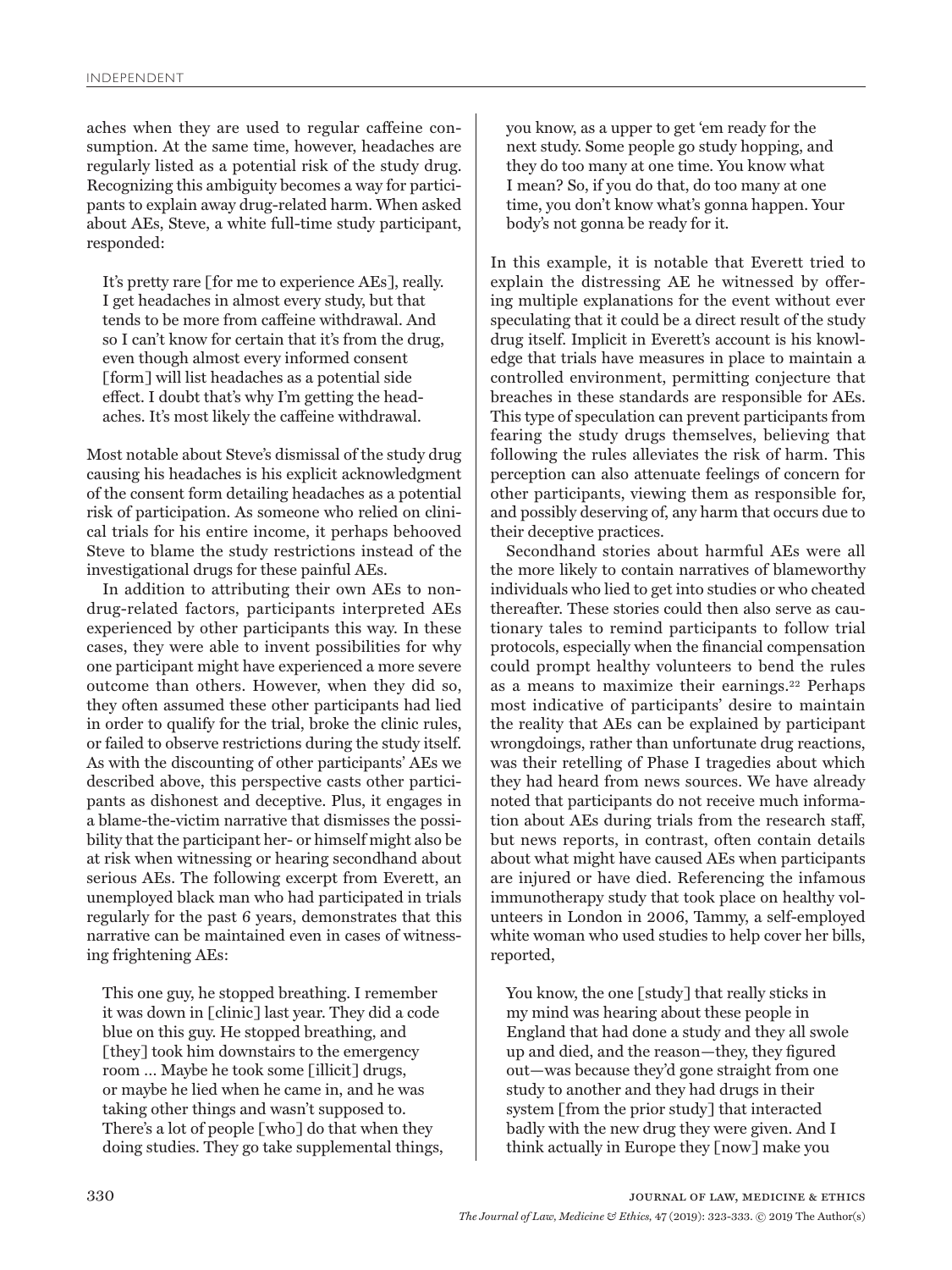wait two months between studies because of that horrible thing that happened.

Tammy's retelling of the first-in-human trial for theralizumab contains several factual errors. Specifically, none of the healthy volunteers died, but they did experience life-threatening cytokine storm reactions that resulted in multiple organ failure and some were left with permanent body disfigurements.<sup>23</sup> Additionally, post-trial investigations of the tragedy confirmed that the AEs were an unforeseen drug reaction that had not been predicted in prior nonhuman animal testing,24 *not* that the participants had done anything themselves to provoke the AEs. Despite the news reports, Tammy distorted the case by linking the AEs to participant misconduct. This misrepresentation of the trial, as with all instances of participants blaming other healthy volunteers who experienced AEs, dismisses the risks of Phase I trials and helps participants to avoid questioning the safety of testing investigational drugs.

## *The Exception to the Rule: An AE Viewed as a Study-Related Harm*

As we have now illustrated, many of our participants experienced or witnessed symptoms that involved some level of discomfort during their Phase I trial participation. Yet, it was very uncommon for them to identify these AEs as significant and caused by the study drug itself. When participants did describe their AEs in terms that conveyed that the bodily changes were actually drug-related harms, the following exception to the rule brings into focus why the majority of participants might prefer their different interpretations.

Because study enrollment is voluntary, understanding an AE as related to the trial requires participants to acknowledge that they knowingly exposed themselves to harm. This comes across in the case of Timothy, a white participant who described himself as financially stable and reported a yearly household income over \$100,000. Timothy suffered an alarming AE in his first and only Phase I trial. Enrolled as a healthy volunteer in an outpatient study of an investigational drug for diabetes, he lost a significant amount of weight and was ultimately taken to a hospital's emergency department after passing out at work. In spite of the fact that he was informed about the risks prior to enrolling, he decided to participate in the study because he did not expect to be harmed, recalling, "[I] figured my body would handle whatever was put in me." Timothy had no doubts that his AE was caused by the study drug, and even a year following the incident and his return to full health, he continued to regret his decision to enroll: "Yeah, it really made me sick, and…

had I known those side effects would have happened [to me], I would not have done the study." Without hesitation, he added, "I'm really not inclined to do any more." Timothy was explicit in linking his decision not to enroll in future studies to the harm he experienced, but he further justified his position by rejecting the importance of the economic benefit he could receive from trial participation: "The other thing was it was kind of some supplemental income, and that's not necessary at this point."

In rationalizing why he had put himself in harm's way through study participation, Timothy excused his initial decision to enroll in a clinical trial by claiming ignorance about the potential to personally suffer any negative consequences.25 After his experience of a frightening AE, this excuse could only remain plausible as long as he did not participate in additional studies. Fortunately for Timothy, his financial stability further enabled him to stop participating in studies and might help to explain why he, unlike so many other participants, acknowledged his AE as harmful and believed it was caused by the trial. This point of view departs radically from that of many of the participants who denied that AEs were forms of harms. The difference between these two perspectives illustrates how harm is ultimately a fuzzy construction that relies heavily on individuals' interpretations, which in turn may be shaped by their trial experience and reliance on trial income.

## **Conclusion**

By exploring participants' narratives of their AE experiences in Phase I trials, we demonstrate the ambiguity that surrounds research harms in this context. There are no clear-cut definitions that map harm onto objective bodily changes or experiences healthy volunteers might have over the course of their participation. Instead, the structure of these clinical trials provides participants with the opportunity to interpret their own and others' AEs as related to the study drug or, instead, to other factors. As we have illustrated, participants' discussions of AEs downplay the possibility and magnitude of experienced harm by portraying bodily changes as insignificant, imagined, fabricated, or unrelated to the study drug. They do this by comparing relatively minor AEs to the greater risks outlined in informed consent forms, by blaming the confinement period for their discomfort, and by assuming that other participants are dishonest. These interpretations function to minimize, deny, or re-attribute the cause of AEs in order to avoid perceiving them as instances of harm. Our findings underscore the importance of acknowledging how the research environment assists in shaping and maintaining ambigu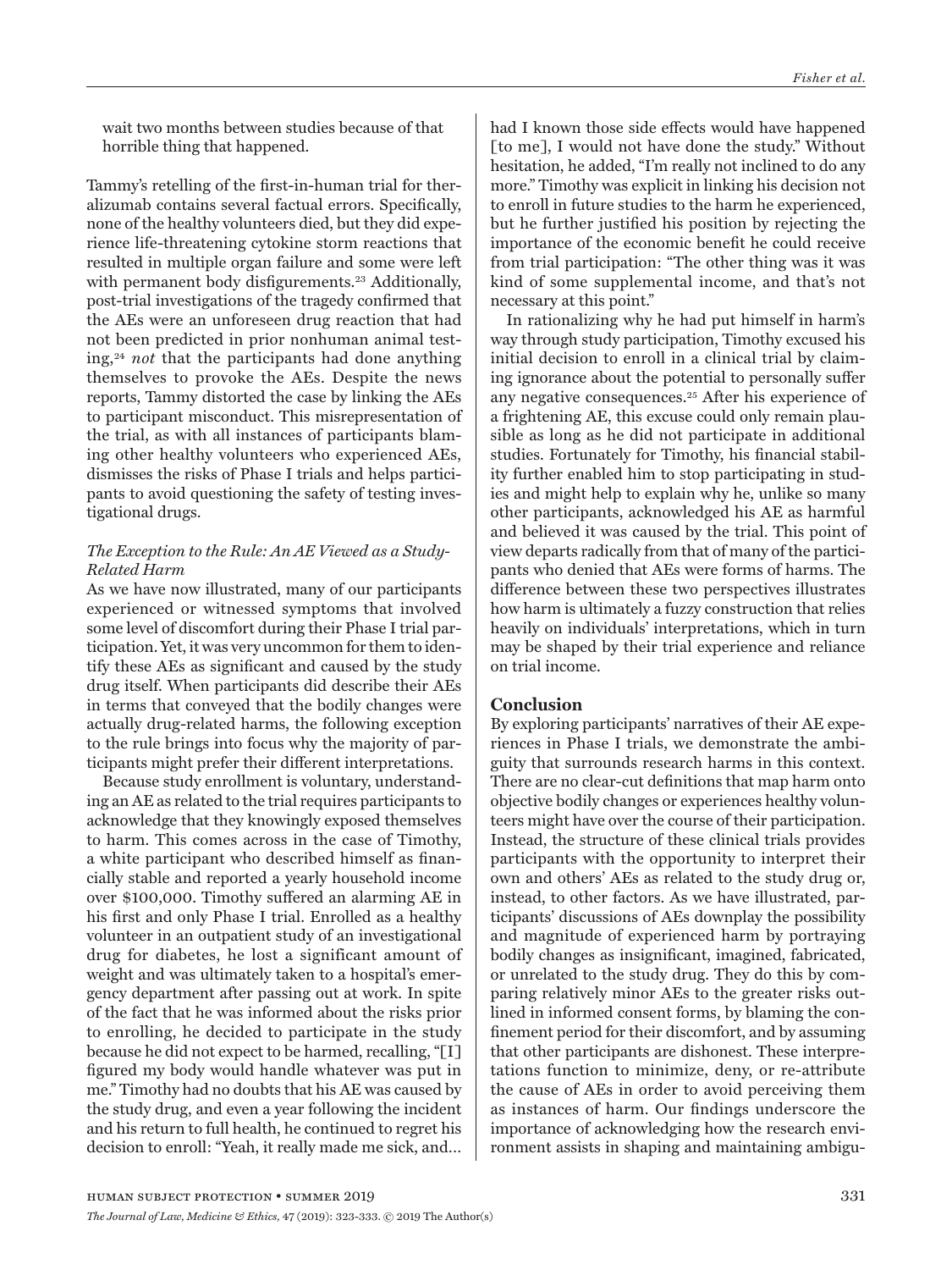ity about the potential risks of harm in clinical trial participation.

By dissociating the experience of AEs from harm, healthy volunteers avoid needing to reevaluate the possible risks of trial participation. This might be in their financial interest if they wish to continue enrolling in trials, but it poses ethical dilemmas for researchers and for research oversight bodies charged with risk mitigation and management of research-related harms. First, it raises questions about the ability of the informed consent process to communicate effectively about risk when actual participants engage in a process of denying how those risks translate into bodily harms. Second, by perceiving AEs as insignificant or imagined, participants might be disinclined to report bodily changes to research staff, which would undermine a critical function of Phase I trials.<sup>26</sup> Put another way, flawed accountings of harm potentially jeopardize both the protection of research participants and the trustworthiness of trial results.

Additionally, in demonstrating that participants typically do not recognize AEs as indicative of safety concerns, it casts in a new light the lack of information provided to healthy volunteers about trial results. While there might be clear scientific value in collecting data on all AEs without attributing causation during the clinical trial itself, it is more difficult to justify why participants remain ignorant about which AEs are later identified as drug side effects. Return of results has become a larger ethical conundrum in research,<sup>27</sup> but this information could be especially meaningful in Phase I trials. Because healthy volunteers often enroll serially in these trials, learning how their AEs were later classified could benefit the informed consent process for their future trial participation. Although AEs in one trial should not be extrapolated to the next, participants might be more sensitized to study risks by ascertaining that previous bodily changes they or others experienced were indeed drug effects. If results were shared in this way, participants might also be more apt to interpret future AEs as potential harms and in turn reevaluate the safety of participation in general. While this might make it more difficult for researchers to enroll healthy volunteers in Phase I trials, it would provide more meaningful informed consent in the context of serial participation.

Without such a change to more rigorously inform healthy volunteers about the likelihood of suffering drug-related harm, participants' interpretations of their AEs problematically contribute to a wider narrative downplaying Phase I trial risks. Evinced in recent commentaries that laud the safety of healthy volunteer trials,<sup>28</sup> the bodily changes that participants routinely experience are rarely reflected upon as harms.

Without such a framing, the appropriateness of using healthy volunteers as opposed to affected patients in Phase I trials is rarely challenged.29 Subsequently, the pharmaceutical industry is advantaged by the broad support of these trials by regulatory bodies and many bioethicists as well as the pool of serial participants eager to enroll in their next study. Although not all harms are equally concerning, critical assessments of Phase I trials must not fall into the trap of minimizing, denying, or re-attributing the harms that routinely occur.

#### Note

Dr. Fisher reports grants from National Institutes of Health during the conduct of the study.

#### References

- 1. E. E. Anderson and A. Corneli, *100 Questions (and Answers) About Research Ethics* (Thousand Oaks, CA: Sage Publications, 2017).
- 2. J. F. Childress, "Nuremberg's Legacy: Some Ethical Reflections," *Perspectives in Biology and Medicine* 43, no. 3 (Spring 2000): 347-361; H. K. Beecher, "Ethics and Clinical Research," *New England Journal of Medicine* 274, no. 24 (1966): 1354-1360; U.S. Public Health Service, "Final Report of the Tuskegee Syphilis Study Ad Hoc Advisory Panel," edited by Education U.S. Department of Health, and Welfare, Washington, DC, 1973; Advisory Committee on Human Radiation Experiments, "Advisory Committee on Human Radiation Experiments: Final Report" (Washington, DC: Government Printing Office, 1995).
- 3. S. E. Lederer, *Subjected to Science: Human Experimentation in American before the Second World War* (Baltimore, MD: Johns Hopkins University Press, 1995); E. J. Emanuel, D. Wendler, and C. Grady, "What Makes Clinical Research Ethical?" *JAMA* 283, no. 20 (2000): 2701-2711.
- 4. D.B. Resnik, "Eliminating the Daily Life Risks Standard from the Definition of Minimal Risk," *Journal of Medical Ethics* 31, no. 1 (2005): 35-38; A. Rid, E. J. Emanuel, and D. Wendler, "Evaluating the Risks of Clinical Research," *JAMA* 304, no. 13 (2010): 1472-1479.
- 5. R. R. Faden and T. L. Beauchamp, *A History and Theory of Informed Consent* (New York: Oxford University Press, 1986).
- 6. L. Stark, "Reading Trust between the Lines: 'Housekeeping Work' and Inequality in Human-Subjects Review," *Cambridge Quarterly of Healthcare Ethics* 22, no. 4 (2013): 391-399; L. Stark, *Behind Closed Doors: IRBs and the Making of Ethical Research* (Chicago: University of Chicago Press, 2012); G. E. Henderson, "Is Informed Consent Broken?" *American Journal of the Medical Sciences* 342, no. 4 (2011): 267-272.
- 7. O. P. Corrigan, "A Risky Business: The Detection of Adverse Drug Reactions in Clinical Trials and Post-Marketing Exercises," *Social Science and Medicine* 55 (2002): 497-507.
- 8. T. J. Moore, "Assessment and Reporting of Harm," in *Fundamentals of Clinical Trials*, edited by L. M. Friedman, C. D. Furberg, D. L. DeMets, D. M. Reboussin, and C. B. Granger (New York: Springer, 2015): 255-277.
- 9. R. A. Johnson, A. Rid, E. Emanuel, and D. Wendler, "Risks of Phase I Research with Healthy Participants: A Systematic Review," *Clinical Trials* 13, no. 2 (2016): 149-160; E. J. Emanuel, G. Bedarida, K. Macci, N. B. Gabler, A. Rid, and D. Wendler, "Quantifying the Risks of Non-Oncology Phase I Research in Healthy Volunteers: Meta-Analysis of Phase I Studies," *British Medical Journal* 350 (2015): h3271.
- 10. M. Sibille, N. Deigat, A. Janin, S. Kirkesseli, and D. Vital Durand, "Adverse Events in Phase-I Studies: A Report in 1015